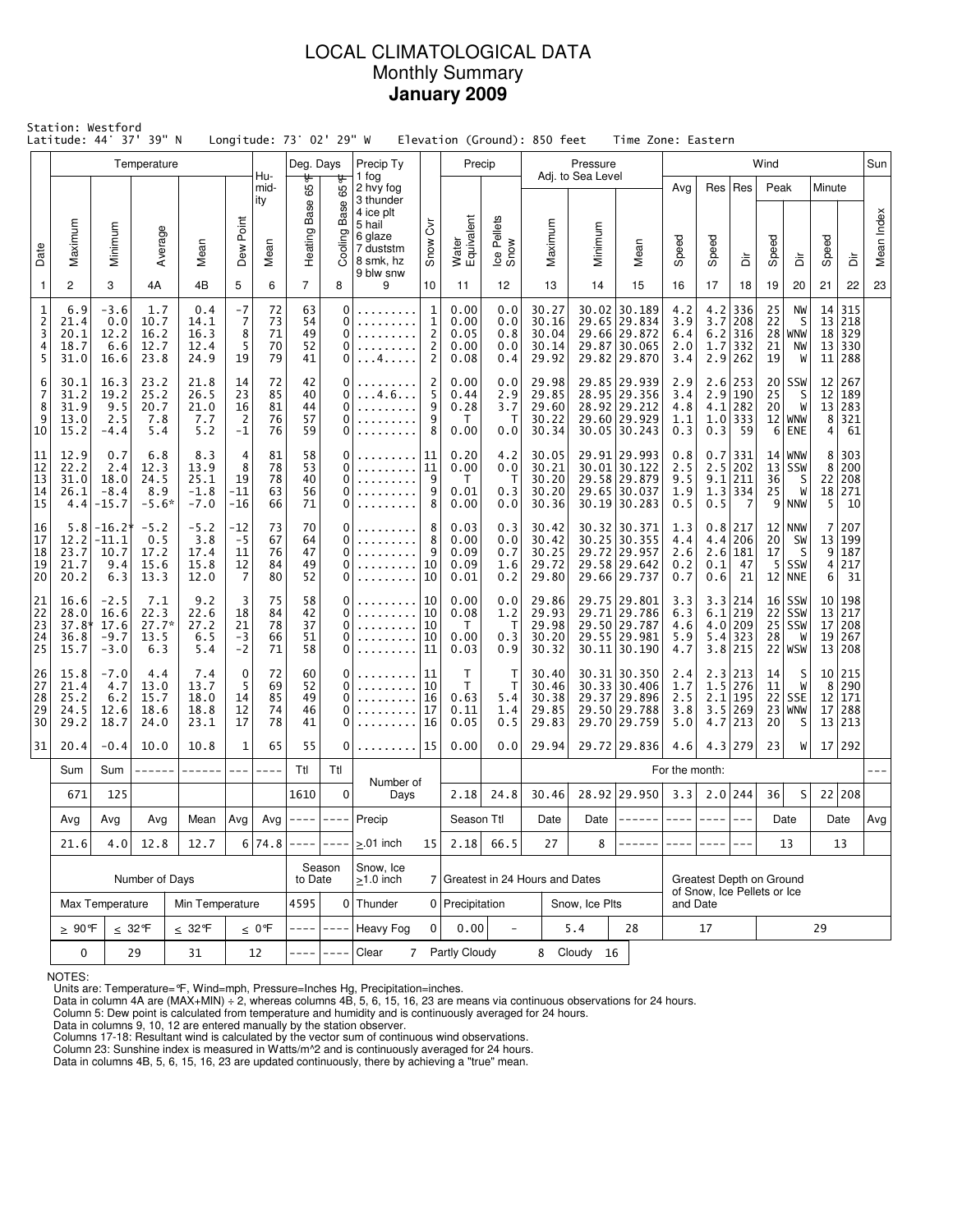# OBSERVATIONS AT 3-HOUR INTERVALS **January 2009: Westford**

|                                              | Wind                                                                                                                                                                                                                                                                                                                                                                                                                                                                                                                    |                                                                      |                                                                          |                                                         |                                                                |                                                                                                                                              |                                                                             |                                                                         |                                                                                           |                                                                      |                                                                      |                                                                                                    |                                                      |                                                                             |                                                                                                            | Wind                                 |                                             |                                                       |                                                                      |                                                                      |                                                              |                                                                                               |                                                                                     |                                                                             | Wind                                                                        |                                                                                                              |                                                                                               |
|----------------------------------------------|-------------------------------------------------------------------------------------------------------------------------------------------------------------------------------------------------------------------------------------------------------------------------------------------------------------------------------------------------------------------------------------------------------------------------------------------------------------------------------------------------------------------------|----------------------------------------------------------------------|--------------------------------------------------------------------------|---------------------------------------------------------|----------------------------------------------------------------|----------------------------------------------------------------------------------------------------------------------------------------------|-----------------------------------------------------------------------------|-------------------------------------------------------------------------|-------------------------------------------------------------------------------------------|----------------------------------------------------------------------|----------------------------------------------------------------------|----------------------------------------------------------------------------------------------------|------------------------------------------------------|-----------------------------------------------------------------------------|------------------------------------------------------------------------------------------------------------|--------------------------------------|---------------------------------------------|-------------------------------------------------------|----------------------------------------------------------------------|----------------------------------------------------------------------|--------------------------------------------------------------|-----------------------------------------------------------------------------------------------|-------------------------------------------------------------------------------------|-----------------------------------------------------------------------------|-----------------------------------------------------------------------------|--------------------------------------------------------------------------------------------------------------|-----------------------------------------------------------------------------------------------|
| Hour                                         | Sunshine                                                                                                                                                                                                                                                                                                                                                                                                                                                                                                                | Pressure                                                             | Rainfall<br>rate                                                         | Temperature                                             | Dew Point                                                      | Humidity                                                                                                                                     | Direction                                                                   | Speed                                                                   | Gust                                                                                      | Sunshine                                                             | Pressure                                                             | Rainfall<br>rate                                                                                   | Temperature                                          | Dew Point                                                                   | Humidity                                                                                                   | Direction                            | Speed                                       | Gust                                                  | Sunshine                                                             | Pressure                                                             | Rainfall<br>rate                                             | Temperature                                                                                   | Dew Point                                                                           | Humidity                                                                    | Direction                                                                   | Speed                                                                                                        | Gust                                                                                          |
|                                              |                                                                                                                                                                                                                                                                                                                                                                                                                                                                                                                         |                                                                      |                                                                          | JAN 01                                                  |                                                                |                                                                                                                                              |                                                                             |                                                                         |                                                                                           |                                                                      |                                                                      |                                                                                                    | <b>JAN 02</b>                                        |                                                                             |                                                                                                            |                                      |                                             |                                                       |                                                                      |                                                                      |                                                              | <b>JAN 03</b>                                                                                 |                                                                                     |                                                                             |                                                                             |                                                                                                              |                                                                                               |
| 01<br>04<br>07<br>10<br>13<br>16<br>19<br>22 | 30.02<br>0.00<br>$71_135$<br>3<br>19<br>$-1$<br>-8<br>73<br>$\frac{33}{32}$<br>7<br>30.12<br>0.00<br>$-1$<br>17<br>$-7$<br>$-2$<br>72<br>9<br>6<br>7<br>30.20<br>0.00<br>$-9$<br>16<br>$\begin{array}{c c} 68 & 34 \\ 65 & 33 \end{array}$<br>19<br>30.27<br>0.00<br>1<br>-8<br>6<br>30.22<br>0.00<br>13<br>$-4$<br>30.22<br>66 03<br>$\mathbf 1$<br>0.00<br>5<br>6<br>$-4$<br>$\pmb{0}$<br>$\overline{\mathbf{c}}$<br>$-2$<br>30.24<br>78<br>08<br>0.00<br>$-7$<br>$-2$<br>81<br>09<br>0<br>0<br>30.19<br>$-7$<br>0.00 |                                                                      |                                                                          |                                                         |                                                                |                                                                                                                                              |                                                                             |                                                                         |                                                                                           | 30.15<br>30.05<br>29.93<br>29.84<br>29.74<br>29.70<br>29.68<br>29.66 | 0.00<br>0.00<br>0.00<br>0.00<br>0.00<br>0.00<br>0.00<br>0.00         | 4<br>6<br>4<br>17<br>20<br>19<br>20<br>21                                                          | $-3$<br>$-3$<br>$-4$<br>$-1$<br>14<br>14<br>15<br>16 | 74, 19<br>67<br>69 09<br>46 19<br>77<br>81<br>80 20<br>$81$   23            | $\vert$ 19<br>21<br>21                                                                                     | 2<br>4<br>0<br>6<br>9<br>3<br>5<br>1 | 6<br>8<br>3<br>12<br>18<br>10<br>9<br>3     |                                                       | 29.68<br>29.72<br>29.82<br>29.89<br>29.88<br>29.91<br>29.98<br>30.03 | 0.00<br>0.00<br>0.00<br>0.00<br>0.00<br>0.00<br>0.00<br>0.00         | 17<br>17<br>14<br>16<br>19<br>18<br>16<br>14                 | 14<br>13<br>11<br>$\begin{array}{c} 8 \\ 7 \end{array}$<br>6<br>4<br>$\overline{4}$           | 87<br>87<br>85<br>71<br>59<br>58<br>60<br>64                                        | 30<br>01<br>31<br>29<br>$\overline{26}$<br>30<br>33<br>33                   | 2<br>0<br>3<br>$\begin{array}{c}\n 15 \\  11 \\  7\n \end{array}$<br>9<br>9 | 7<br>3<br>6<br>20<br>20<br>15<br>25<br>24                                                                    |                                                                                               |
|                                              |                                                                                                                                                                                                                                                                                                                                                                                                                                                                                                                         |                                                                      |                                                                          | <b>JAN 04</b>                                           |                                                                |                                                                                                                                              |                                                                             |                                                                         |                                                                                           |                                                                      |                                                                      |                                                                                                    | <b>JAN 05</b>                                        |                                                                             |                                                                                                            |                                      |                                             |                                                       |                                                                      |                                                                      |                                                              | <b>JAN 06</b>                                                                                 |                                                                                     |                                                                             |                                                                             |                                                                                                              |                                                                                               |
| 01<br>04<br>07<br>10<br>13<br>16<br>19<br>22 |                                                                                                                                                                                                                                                                                                                                                                                                                                                                                                                         | 30.05<br>30.08<br>30.12<br>30.14<br>30.08<br>30.09<br>30.05<br>29.98 | 0.00<br>0.00<br>0.00<br>0.00<br>0.00<br>0.00<br>0.00<br>0.00             | 11<br>8<br>$\overline{7}$<br>12<br>16<br>15<br>13<br>16 | 4<br>$\frac{2}{1}$<br>3<br>5<br>5<br>7<br>8                    | 72<br>74<br>77<br>67<br>62<br>63<br>75<br>70                                                                                                 | $\begin{array}{r} 32 \\ 32 \end{array}$<br>34<br>00<br>30<br>09<br>09<br>19 | 8<br>4<br>$\frac{2}{1}$<br>3<br>$\pmb{0}$<br>0<br>0                     | 19<br>13<br>9<br>4<br>7<br>0<br>0<br>4                                                    |                                                                      | 29.87<br>29.85<br>29.88<br>29.90<br>29.84<br>29.83<br>29.87<br>29.90 | 0.00<br>0.00<br>0.00<br>0.00<br>0.00<br>0.00<br>0.00<br>0.00                                       | 19<br>21<br>24<br>27<br>28<br>28<br>27<br>24         | $\begin{array}{c} 12 \\ 16 \end{array}$<br>20<br>23<br>24<br>22<br>20<br>15 | $\begin{bmatrix} 76 \\ 82 \\ 21 \\ 85 \\ 23 \\ 96 \end{bmatrix}$<br>86 22<br>86 32<br>76 31<br>74<br>68 24 | 27                                   | 4<br>4<br>1<br>$\frac{1}{2}$<br>0<br>9<br>8 | 13<br>12<br>5<br>4<br>6<br>5<br>16<br>14              |                                                                      | 29.92<br>29.95<br>29.96<br>29.97<br>29.93<br>29.95<br>29.94<br>29.90 | 0.00<br>0.00<br>0.00<br>0.00<br>0.00<br>0.00<br>0.00<br>0.00 | 22<br>20<br>21<br>24<br>27<br>26<br>17<br>18                                                  | 13<br>$\overline{12}$<br>14<br>15<br>16<br>15<br>13<br>13                           | 69 <sub>1</sub> 25<br>$70\,$<br>73<br>70<br>65<br>63 29<br>83<br>82         | 19<br>22<br>21<br>29<br> 29<br>34                                           | $\begin{bmatrix} 4 \\ 2 \\ 2 \\ 3 \\ 3 \\ 10 \end{bmatrix}$<br>$\mathsf{2}\!\!$<br>$\pmb{0}$<br>$\mathbf{0}$ | 13<br>5<br>5<br>9<br>17<br>5<br>0<br>$\mathbf 1$                                              |
|                                              | <b>JAN 07</b>                                                                                                                                                                                                                                                                                                                                                                                                                                                                                                           |                                                                      |                                                                          |                                                         |                                                                |                                                                                                                                              |                                                                             |                                                                         |                                                                                           |                                                                      |                                                                      | <b>JAN 08</b>                                                                                      |                                                      |                                                                             |                                                                                                            |                                      |                                             |                                                       |                                                                      |                                                                      | <b>JAN 09</b>                                                |                                                                                               |                                                                                     |                                                                             |                                                                             |                                                                                                              |                                                                                               |
| 01<br>04<br>07<br>10<br>13<br>16<br>19<br>22 |                                                                                                                                                                                                                                                                                                                                                                                                                                                                                                                         | 29.82<br>29.73<br>29.63<br>29.48<br>29.26<br>29.09<br>29.05<br>28.99 | 0.00<br>0.00<br>0.00<br>0.00<br>0.00<br>0.00<br>0.00<br>0.00             | 20<br>20<br>21<br>27<br>30<br>31<br>30<br>30            | 14<br>17<br>19<br>21<br>24<br>27<br>28<br>28                   | 78 08<br>88<br>89<br>79<br>$80\,$<br>86 20<br>92<br>92 20                                                                                    | 04<br>09<br>18<br>18<br>20                                                  | 1<br>$\mathbf 1$<br>0<br>4<br>8<br>4<br>3<br>4                          | 7<br>$\frac{3}{2}$<br>10<br>25<br>11<br>7<br>11                                           |                                                                      | 28.92<br>28.95<br>29.04<br>29.15<br>29.18<br>29.32<br>29.47<br>29.54 | 0.00<br>0.00<br>0.00<br>0.00<br>0.00<br>0.00<br>0.00<br>0.00                                       | 31<br>31<br>23<br>23<br>20<br>18<br>12<br>12         | 29<br>28<br>21<br>17<br>13<br>10<br>8<br>5                                  | 93 22<br>88<br>90 28<br>79 26<br>75 29<br>71<br>82<br>74                                                   | 21<br> 29<br>32<br>32                | 4<br>5<br>6<br>6<br>9<br>9<br>4<br>5        | 6<br>9<br>17<br>16<br>14<br>15<br>13<br>11            |                                                                      | 29.63<br>29.71<br>29.80<br>29.91<br>29.93<br>30.03<br>30.11<br>30.19 | 0.00<br>0.00<br>0.00<br>0.00<br>0.00<br>0.00<br>0.00<br>0.00 | 10<br>$\overline{7}$<br>5<br>$\overline{7}$<br>12<br>12<br>$\overline{7}$<br>$\overline{4}$   | 4<br>$\overline{c}$<br>$-0$<br>$\mathbf 1$<br>$\frac{4}{4}$<br>$\mathbf{1}$<br>$-0$ | 76 <sub>1</sub> 28<br>79<br>80<br>74<br>69<br>70<br>76<br>82                | 33<br>34<br>06<br>32<br>01<br>03<br>03                                      | $\begin{bmatrix} 1 \ 1 \ 0 \end{bmatrix}$<br>1 3 3 1<br>0                                                    | 65236<br>10<br>$\frac{4}{1}$                                                                  |
|                                              |                                                                                                                                                                                                                                                                                                                                                                                                                                                                                                                         |                                                                      |                                                                          | JAN 10                                                  |                                                                |                                                                                                                                              |                                                                             |                                                                         |                                                                                           |                                                                      |                                                                      |                                                                                                    | JAN 11                                               |                                                                             |                                                                                                            |                                      |                                             |                                                       |                                                                      |                                                                      |                                                              | <b>JAN 12</b>                                                                                 |                                                                                     |                                                                             |                                                                             |                                                                                                              |                                                                                               |
| 01<br>04<br>07<br>10<br>13<br>16<br>19<br>22 |                                                                                                                                                                                                                                                                                                                                                                                                                                                                                                                         | 30.23<br>30.27<br>30.30<br>30.34<br>30.27<br>30.24<br>30.19<br>30.11 | 0.00<br>0.00<br>0.00<br>0.00<br>0.00<br>0.00<br>0.00<br>0.00             | 3<br>$-1$<br>$-2$<br>6<br>14<br>11<br>5<br>6            | $-2$<br>$-5$<br>-6<br>$-1$<br>3<br>3<br>$-0$<br>$\overline{2}$ | 80, 33<br>83<br>82<br>75<br>61<br>72<br>79<br>82                                                                                             | 33<br>06<br>06<br>04<br>07<br>07<br>04                                      | 0<br>0<br>0<br>3<br>$\pmb{0}$<br>$\mathbf 0$<br>0<br>0                  | 1<br>0<br>$\overline{\mathbf{c}}$<br>6<br>$\begin{array}{c} 2 \\ 1 \\ 1 \end{array}$<br>0 |                                                                      | 30.02<br>29.95<br>29.93<br>29.97<br>29.99<br>30.00<br>30.04<br>30.03 | 0.00<br>0.00<br>0.00<br>0.00<br>0.00<br>0.00<br>0.00<br>0.00                                       | 10<br>11<br>12<br>9<br>11<br>11<br>5<br>2            | 479454<br>$\overline{1}$<br>$-2$                                            | $76_{1}03$<br>85 02<br>86 03<br>79<br>77<br>75<br>82<br>83 00                                              | 30<br>31<br>34<br>34                 | 0<br>0<br>0<br>0<br>6<br>0<br>0<br>0        | 3<br>5<br>2<br>5<br>11<br>$\overline{c}$<br>0<br>0    |                                                                      | 30.04<br>30.02<br>30.07<br>30.13<br>30.12<br>30.16<br>30.19<br>30.20 | 0.00<br>0.00<br>0.00<br>0.00<br>0.00<br>0.00<br>0.00<br>0.00 | 5<br>9<br>9<br>15<br>21<br>20<br>16<br>17                                                     | 1<br>$\begin{array}{c} 5 \\ 5 \\ 9 \end{array}$<br>11<br>11<br>9<br>11              | 84, 11<br>85<br>84<br>78<br>66<br>69<br>75<br>77                            | 12<br>18<br> 18<br>20<br>20<br>20<br>20                                     | 0<br>0<br>$\begin{array}{c} 1 \\ 2 \\ 4 \end{array}$<br>4<br>4<br>5                                          | 2026779<br>11                                                                                 |
|                                              |                                                                                                                                                                                                                                                                                                                                                                                                                                                                                                                         |                                                                      |                                                                          | JAN 13                                                  |                                                                |                                                                                                                                              |                                                                             |                                                                         |                                                                                           |                                                                      |                                                                      |                                                                                                    | JAN 14                                               |                                                                             |                                                                                                            |                                      |                                             |                                                       |                                                                      |                                                                      |                                                              | <b>JAN 15</b>                                                                                 |                                                                                     |                                                                             |                                                                             |                                                                                                              |                                                                                               |
| 01<br>04<br>07<br>10<br>13<br>16<br>19<br>22 |                                                                                                                                                                                                                                                                                                                                                                                                                                                                                                                         | 30.18<br>30.14<br>30.06<br>29.98<br>29.81<br>29.70<br>29.65<br>29.59 | 0.00<br>0.00<br>0.00<br>0.00<br>0.00<br>0.00<br>0.00<br>0.00             | 20<br>19<br>20<br>24<br>28<br>29<br>31<br>31            | 13<br>13<br>13<br>17<br>19<br>24<br>26<br>27                   | $\begin{array}{c c} 77 & 20 \\ 79 & 21 \end{array}$<br>75 20<br>$\begin{array}{ c c }\n 70 & 21 \\  83 & 20\n \end{array}$<br>84 20<br>86 21 | 73 20                                                                       | $\begin{array}{c} 5 \\ 3 \\ 7 \end{array}$<br>7<br>13<br>15<br>11<br>11 | 12<br>10<br>23<br>21<br>27<br>25<br>23<br>22                                              |                                                                      | 29.69<br>30.06<br>30.04<br>30.12<br>30.15<br>30.17                   | 0.00<br>0.00<br>0.00<br>0.00<br>0.00<br>0.00                                                       | 15<br>-4<br>0<br>$-1$<br>-6                          | 8<br>$-14$<br>$-14$<br>$-13$<br>$-5$ $-14$<br>$-14$                         | 71,30<br>61 02<br>51 01<br>54 01<br>63 03<br>68 04                                                         |                                      | 10<br>1<br>0<br>0<br>0<br>0                 | 18<br>6<br>6<br>4<br>6<br>3                           |                                                                      | 30.20<br>30.22<br>30.26<br>30.31<br>30.27<br>30.29<br>30.35<br>30.35 | 0.00 <sub>1</sub><br>$0.00$ -13 -18<br>0.00<br>0.00<br>0.00  | $-7 - 14$<br>$0.00$ -11 -17<br>$-2$<br>4 <br>$-0$   $-14$<br>$0.00$ -10 -18<br>$0.00$ -13 -18 | $-13$<br>$-13$                                                                      | $70_{1}04$<br>73 04<br>78 04<br>59 02<br>45 00<br>51 01<br>69 04<br>76   08 |                                                                             | 0<br>0<br>0<br>$\mathbf 1$<br>$\overline{c}$<br>$\mathbf 1$<br>0<br>0                                        | $\begin{smallmatrix}0\0\0\end{smallmatrix}$<br>$\Omega$<br>4<br>6<br>6<br>4<br>$\overline{c}$ |
|                                              |                                                                                                                                                                                                                                                                                                                                                                                                                                                                                                                         |                                                                      |                                                                          | JAN 16                                                  |                                                                |                                                                                                                                              |                                                                             |                                                                         |                                                                                           |                                                                      |                                                                      |                                                                                                    | JAN 17                                               |                                                                             |                                                                                                            |                                      |                                             |                                                       |                                                                      |                                                                      |                                                              | JAN 18                                                                                        |                                                                                     |                                                                             |                                                                             |                                                                                                              |                                                                                               |
| 01<br>04<br>07<br>10<br>13<br>16<br>19<br>22 |                                                                                                                                                                                                                                                                                                                                                                                                                                                                                                                         | 30.32<br>30.33<br>30.37<br>30.41<br>30.34<br>30.36<br>30.42<br>30.41 | $0.00 - 14 - 19$<br>0.00<br>0.00<br>0.00<br>0.00<br>0.00<br>0.00<br>0.00 | $-9$<br>-6<br>1<br>6<br>$-0$<br>$-7$<br>$-8$            | -15<br>$-13$<br>-8<br>-8<br>-6<br>$-12$<br>$-14$               | 77 09<br>74 19<br>73 20<br>$67$   23<br>52 24<br>76 02<br>78 09<br>77 10                                                                     |                                                                             | 0<br>4<br>$\overline{c}$<br>5<br>0<br>3<br>3<br>0                       | 0<br>7<br>9<br>7<br>3<br>11<br>5<br>0                                                     |                                                                      | 30.41<br>30.39<br>30.37<br>30.40<br>30.35<br>30.34<br>30.32<br>30.28 | $0.00$ <sub>1</sub> - 10 <sub>1</sub> - 16<br>0.00<br>0.00<br>0.00<br>0.00<br>0.00<br>0.00<br>0.00 | $-4$<br>$-1$<br>5<br>10<br>10<br>7<br>9              | $-9$<br>$-7$<br>$-4$<br>$-2$<br>$^{\rm -1}$<br>$-3$<br>$-2$                 | $75 \, 14$<br>79 20<br>77 21<br>67 21<br>59 20<br>60 20<br>63 19<br>60 18                                  |                                      | 0<br>3<br>6<br>9<br>6<br>7<br>1<br>1        | $\overline{c}$<br>9<br>15<br>16<br>13<br>12<br>3<br>4 |                                                                      | 30.23<br>30.12<br>30.06<br>30.02<br>29.90<br>29.85<br>29.82<br>29.75 | 0.00<br>0.00<br>0.00<br>0.00<br>0.00<br>0.00<br>0.00<br>0.00 | 11 <sub>1</sub><br>11<br>14<br>18<br>23<br>23<br>21<br>19                                     | $-31$<br>5<br>8<br>13<br>14<br>15<br>15<br>15                                       | $52 \mid 18$<br>75 18<br>76 19<br>83 20<br>69 20<br>70 19<br>78 16<br>86 11 |                                                                             | $\frac{2}{7}$<br>4<br>7<br>4<br>0<br>0<br>0                                                                  | 7<br>12<br>10<br>15<br>11<br>$\begin{array}{c} 3 \\ 2 \\ 3 \end{array}$                       |

# MAXIMUM SHORT DURATION PRECIPITATION

| Time Period (minutes) |      | 10   | 15   | 20   | 30   | 45   | 60   | 80   | 100  | 120  | 150  | 180  |
|-----------------------|------|------|------|------|------|------|------|------|------|------|------|------|
| Precipitation         | 0.00 | 0.00 | 0.00 | 0.00 | 0.00 | 0.00 | 0.00 | 0.00 | 0.00 | 0.00 | 0.00 | 0.00 |
| Ended: Date           | 00   | 00   | 00   | 00   | 00   | 00   | 00   | 00   | 00   | 00   | 00   | 00   |
| Ended: Time           | 0000 | 0000 | 0000 | 0000 | 0000 | 0000 | 0000 | 0000 | 0000 | 0000 | 0000 | 0000 |

The precipitation amounts may occur at any time during the month. The time indicated is the ending time of the interval. Date and time are not entered for trace amounts.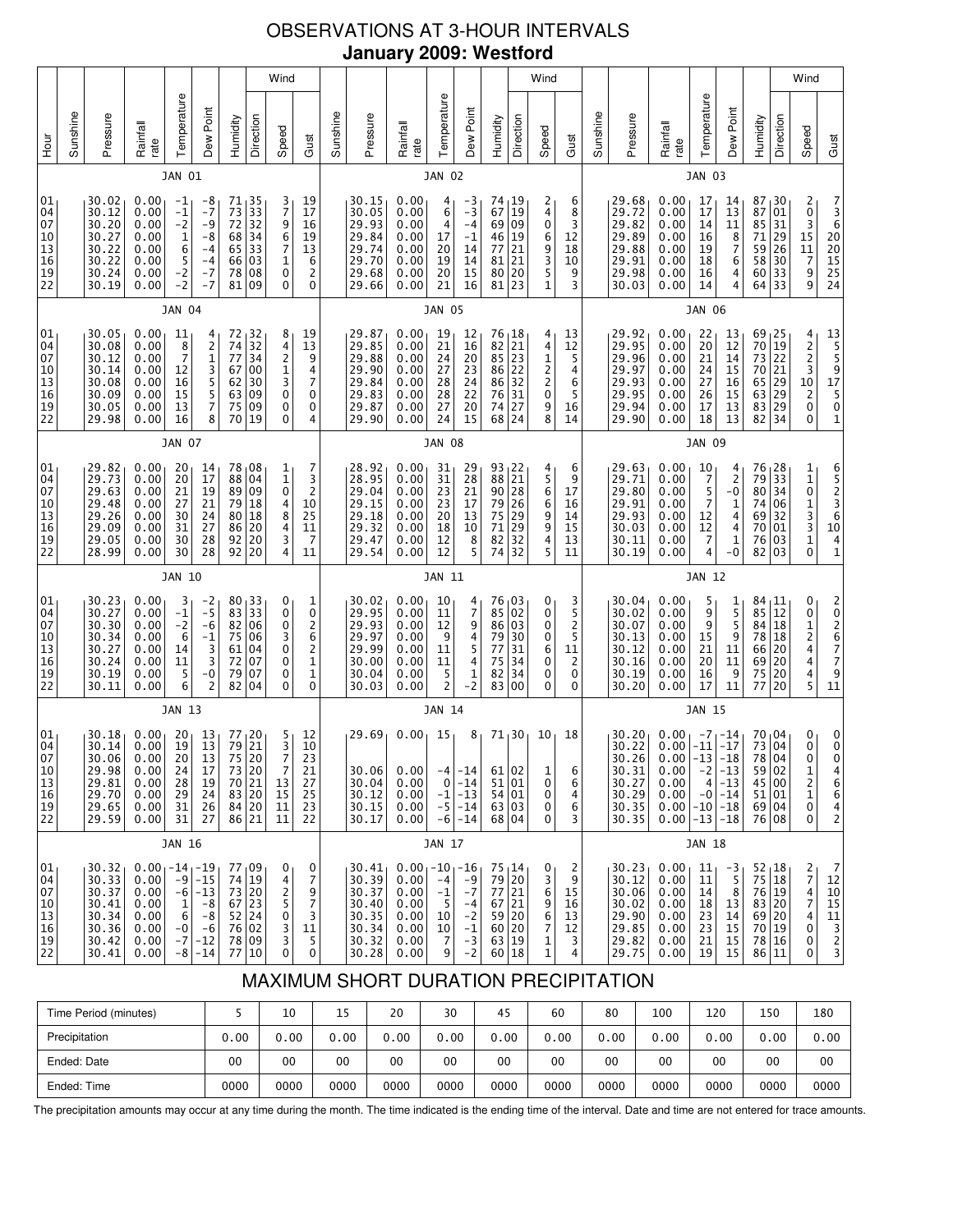# OBSERVATIONS AT 3-HOUR INTERVALS **January 2009: Westford**

|                                              | Wind          |                                                                      |                                                              |                                                                  |                                                                     |                                        |                                                                                      |                                                                                                                                                            |               |                                                                      |                                                              |                                                                          |                                                         |                                                        |                                                                       | Wind                                                                 |                                                          |               |                                                                      |                                                              |                                                                    |                                                                        |                                                    |                                                                         | Wind                                                                                  |                                                                                                              |
|----------------------------------------------|---------------|----------------------------------------------------------------------|--------------------------------------------------------------|------------------------------------------------------------------|---------------------------------------------------------------------|----------------------------------------|--------------------------------------------------------------------------------------|------------------------------------------------------------------------------------------------------------------------------------------------------------|---------------|----------------------------------------------------------------------|--------------------------------------------------------------|--------------------------------------------------------------------------|---------------------------------------------------------|--------------------------------------------------------|-----------------------------------------------------------------------|----------------------------------------------------------------------|----------------------------------------------------------|---------------|----------------------------------------------------------------------|--------------------------------------------------------------|--------------------------------------------------------------------|------------------------------------------------------------------------|----------------------------------------------------|-------------------------------------------------------------------------|---------------------------------------------------------------------------------------|--------------------------------------------------------------------------------------------------------------|
| Hour                                         | Sunshine      | Pressure                                                             | Rainfall<br>rate                                             | Temperature                                                      | Dew Point                                                           | Humidity                               | Direction                                                                            | Speed<br>Gust                                                                                                                                              | Sunshine      | Pressure                                                             | Rainfall<br>rate                                             | Temperature                                                              | Dew Point                                               | Humidity                                               | Direction                                                             | Speed                                                                | Gust                                                     | Sunshine      | Pressure                                                             | Rainfall<br>rate                                             | Temperature                                                        | Dew Point                                                              | Humidity                                           | Direction                                                               | Speed                                                                                 | Gust                                                                                                         |
|                                              |               |                                                                      |                                                              | JAN 19                                                           |                                                                     |                                        |                                                                                      |                                                                                                                                                            |               |                                                                      |                                                              | <b>JAN 20</b>                                                            |                                                         |                                                        |                                                                       |                                                                      |                                                          | <b>JAN 21</b> |                                                                      |                                                              |                                                                    |                                                                        |                                                    |                                                                         |                                                                                       |                                                                                                              |
| 01<br>04<br>07<br>10<br>13<br>16<br>19<br>22 |               | 29.69<br>29.66<br>29.64<br>29.65<br>29.59<br>29.61<br>29.64<br>29.66 | 0.00<br>0.00<br>0.00<br>0.00<br>0.00<br>0.00<br>0.00<br>0.00 | 17<br>17<br>11<br>14<br>19<br>18<br>17<br>13                     | 13<br>14<br>$\overline{7}$<br>9<br>14<br>13<br>13<br>10             | 87<br>85<br>81<br>79<br>81<br>86       | 87, 11<br>06<br>04<br>09<br>00<br>34<br>03<br>86 03                                  | 0<br>0<br>$\pmb{0}$<br>0<br>$\mathbf 1$<br>0<br>$\overline{\mathbf{c}}$<br>1<br>$\frac{2}{2}$<br>0<br>0<br>$\overline{\mathbf{c}}$<br>0<br>0<br>0          |               | 29.67<br>29.70<br>29.73<br>29.75<br>29.72<br>29.74<br>29.77<br>29.79 | 0.00<br>0.00<br>0.00<br>0.00<br>0.00<br>0.00<br>0.00<br>0.00 | 13<br>11<br>11<br>13<br>18<br>15<br>8<br>9                               | 10<br>$\frac{7}{7}$<br>8<br>10<br>8<br>3<br>3           | 85,04<br>86<br>86<br>80<br>71<br>74<br>81<br>79        | 07<br>07<br>01<br>03<br>35<br>04<br>32                                | 0<br>0<br>0<br>1<br>$\frac{2}{1}$<br>0<br>1                          | 1<br>$\mathbf 1$<br>$\mathbf 1$<br>4<br>7<br>7<br>4<br>3 |               | 29.79<br>29.80<br>29.82<br>29.86<br>29.80<br>29.78<br>29.79<br>29.77 | 0.00<br>0.00<br>0.00<br>0.00<br>0.00<br>0.00<br>0.00<br>0.00 | 6<br>$-1$<br>$-0$<br>9<br>12<br>15<br>15<br>16                     | $rac{2}{-5}$<br>-4<br>$\overline{c}$<br>5<br>5<br>$\overline{7}$<br>10 | 81,28<br>83<br>83<br>74<br>74<br>66<br>69<br>76 21 | 28<br>$\overline{28}$<br>22<br>20<br>21<br>21                           | 0<br>0<br>$\ddot{\mathbf{0}}$<br>2<br>$\begin{array}{c} 6 \\ 7 \end{array}$<br>5<br>7 | $\begin{array}{c} 2 \\ 0 \\ 1 \\ 5 \\ 14 \\ 15 \end{array}$<br>$rac{12}{12}$                                 |
|                                              |               |                                                                      |                                                              | <b>JAN 22</b>                                                    |                                                                     |                                        |                                                                                      |                                                                                                                                                            |               |                                                                      |                                                              | <b>JAN 23</b>                                                            |                                                         |                                                        |                                                                       |                                                                      |                                                          |               |                                                                      |                                                              | <b>JAN 24</b>                                                      |                                                                        |                                                    |                                                                         |                                                                                       |                                                                                                              |
| 01<br>04<br>07<br>10<br>13<br>16<br>19<br>22 |               | 29.75<br>29.73<br>29.73<br>29.74<br>29.73<br>29.80<br>29.87<br>29.91 | 0.00<br>0.00<br>0.00<br>0.00<br>0.00<br>0.00<br>0.00<br>0.00 | 17<br>18<br>20<br>21<br>23<br>26<br>27<br>28                     | 12<br>14<br>16<br>17<br>20<br>21<br>22<br>22                        | 79<br>87<br>87<br>86<br>83             | $\begin{array}{c} 20 \\ 21 \end{array}$<br>21<br>86 20<br>21<br>21<br>84 21<br>78 24 | 7<br>15<br>7<br>17<br>6<br>17<br>$\begin{array}{c} 9 \\ 8 \end{array}$<br>16<br>13<br>$\frac{5}{5}$<br>9<br>9<br>4<br>$\overline{7}$                       |               | 29.95<br>29.97<br>29.96<br>29.93<br>29.78<br>29.66<br>29.60<br>29.51 | 0.00<br>0.00<br>0.00<br>0.00<br>0.00<br>0.00<br>0.00<br>0.00 | 22<br>20<br>18<br>21<br>27<br>34<br>36<br>38                             | 18<br>16<br>14<br>17<br>22<br>26<br>26<br>27            | 84,02<br>85<br>83<br>84<br>82<br>72<br>69<br>66        | 05<br>07<br>21<br>21<br>20<br>20<br>21                                | 1<br>0<br>0<br>1<br>5<br>10<br>8<br>12                               | 5<br>2<br>0<br>$\overline{2}$<br>13<br>18<br>20<br>22    |               | 29.62<br>29.73<br>29.88<br>30.01<br>30.05<br>30.11<br>30.18<br>30.20 | 0.00<br>0.00<br>0.00<br>0.00<br>0.00<br>0.00<br>0.00<br>0.00 | 28<br>17<br>9<br>4<br>5<br>$\overline{\mathbf{c}}$<br>$-6$<br>$-1$ | 24<br>10<br>3<br>$-7$<br>$-9$<br>$-11$<br>$-15$<br>$-11$               | 87<br>74<br>74<br>60<br>52<br>54<br>64 03<br>62    | $\begin{array}{c} 31 \\ 33 \end{array}$<br>33<br>34<br>33<br>01<br>27   | 11<br>$\frac{1}{5}$<br>5<br>$\overline{3}$<br>$\overline{c}$<br>0<br>5                | $\substack{24 \\ 18}$<br>$\begin{array}{c} 22 \\ 20 \end{array}$<br>$\overline{14}$<br>10<br>$\pmb{0}$<br>10 |
|                                              | <b>JAN 25</b> |                                                                      |                                                              |                                                                  |                                                                     |                                        |                                                                                      |                                                                                                                                                            | <b>JAN 26</b> |                                                                      |                                                              |                                                                          |                                                         |                                                        |                                                                       |                                                                      | <b>JAN 27</b>                                            |               |                                                                      |                                                              |                                                                    |                                                                        |                                                    |                                                                         |                                                                                       |                                                                                                              |
| 01<br>04<br>07<br>10<br>13<br>16<br>19<br>22 |               | 30.19<br>30.16<br>30.14<br>30.14<br>30.11<br>30.19<br>30.26<br>30.30 | 0.00<br>0.00<br>0.00<br>0.00<br>0.00<br>0.00<br>0.00<br>0.00 | $-2$<br>$\mathbf{1}$<br>3<br>10<br>15<br>12<br>6<br>$\mathbf{1}$ | -11<br>$-9$<br>$-4$<br>1<br>$\frac{4}{7}$<br>$-2$<br>$-5$           | 74<br>67<br>62<br>81<br>70             | 63 20<br>64 20<br>21<br>21<br>$\begin{array}{c} 22 \\ 33 \end{array}$<br>00<br>75 03 | 4<br>10<br>7<br>14<br>8<br>15<br>9<br>22<br>$^8_1$<br>$\begin{array}{c} 15 \\ 7 \end{array}$<br>1<br>9<br>$\mathbf{1}$<br>0                                |               | 30.33<br>30.36<br>30.38<br>30.40<br>30.35<br>30.32<br>30.33<br>30.33 | 0.00<br>0.00<br>0.00<br>0.00<br>0.00<br>0.00<br>0.00<br>0.00 | $\overline{c}$<br>$-4$<br>$-7$<br>6<br>14<br>$\overline{15}$<br>15<br>15 | -3<br>$-9$<br>$-11$<br>0<br>$\frac{3}{5}$<br>$\,6$<br>7 | 80,03<br>80<br>81<br>78<br>60<br>63<br>67<br>71        | 02<br>03<br>21<br>$\begin{array}{c} 20 \\ 21 \end{array}$<br>22<br>22 | 0<br>0<br>0<br>6<br>$\begin{array}{c} 7 \\ 6 \end{array}$<br>3<br>5  | 0<br>0<br>$\Omega$<br>12<br>12<br>12<br>6<br>8           |               | 30.34<br>30.35<br>30.40<br>30.46<br>30.42<br>30.42<br>30.43<br>30.41 | 0.00<br>0.00<br>0.00<br>0.00<br>0.00<br>0.00<br>0.00<br>0.00 | 15<br>15<br>13<br>15<br>19<br>19<br>10<br>5                        | 6<br>6<br>$\overline{7}$<br>7<br>6<br>5<br>$\overline{2}$<br>$\Omega$  | 69<br>68<br>74<br>71<br>57<br>53<br>72<br>81 07    | 23  <br>25<br>24<br>31<br>$\begin{array}{c} 27 \\ 05 \end{array}$<br>07 | 4<br>$\frac{3}{2}$<br>4<br>4<br>$\mathbf 1$<br>0<br>0                                 | 6<br>9<br>7<br>6<br>$\begin{array}{c}\n10 \\ 5\n\end{array}$<br>$\pmb{0}$<br>0                               |
|                                              |               |                                                                      |                                                              | <b>JAN 28</b>                                                    |                                                                     |                                        |                                                                                      |                                                                                                                                                            |               |                                                                      |                                                              | <b>JAN 29</b>                                                            |                                                         |                                                        |                                                                       |                                                                      |                                                          |               |                                                                      |                                                              | <b>JAN 30</b>                                                      |                                                                        |                                                    |                                                                         |                                                                                       |                                                                                                              |
| 01<br>04<br>07<br>10<br>13<br>16<br>19<br>22 |               | 30.35<br>30.31<br>30.22<br>30.06<br>29.88<br>29.62<br>29.45<br>29.38 | 0.00<br>0.00<br>0.00<br>0.00<br>0.00<br>0.00<br>0.00<br>0.00 | 7<br>9<br>13<br>19<br>21<br>22<br>25<br>25                       | 2<br>$\overline{4}$<br>$\overline{7}$<br>15<br>18<br>20<br>22<br>22 | 79<br>76<br>84<br>87<br>89<br>90<br>90 | 80,07<br>07<br>10<br>16<br>17<br>19<br>19<br>21                                      | 0<br>0<br>$\pmb{0}$<br>0<br>0<br>4<br>7<br>20<br>4<br>10<br>$\mathbf 0$<br>0<br>1<br>3<br>5<br>8                                                           |               | 29.59<br>29.70<br>29.80<br>29.84<br>29.83<br>29.84<br>29.84<br>29.84 | 0.00<br>0.00<br>0.00<br>0.00<br>0.00<br>0.00<br>0.00<br>0.00 | 19<br>15<br>13<br>17<br>22<br>23<br>19<br>21                             | 13<br>10<br>7<br>9<br>12<br>14<br>13<br>14              | $\frac{78}{78}$ 29<br>77<br>71<br>67<br>67<br>76<br>74 | $\overline{26}$<br>26<br>27<br>31<br>21<br>20<br>19                   | 10<br>6<br>5<br>4<br>5<br>$\begin{array}{c} 1 \\ 1 \\ 2 \end{array}$ | 16<br>16<br>8<br>10<br>11<br>5<br>3<br>4                 |               | 29.82<br>29.81<br>29.80<br>29.77<br>29.71<br>29.71<br>29.74<br>29.73 | 0.00<br>0.00<br>0.00<br>0.00<br>0.00<br>0.00<br>0.00<br>0.00 | 20<br>21<br>21<br>24<br>29<br>28<br>23<br>20                       | 14<br>14<br>16<br>19<br>20<br>21<br>20<br>16                           | 77<br>75<br>79<br>78<br>69<br>73<br>89<br>83       | 19<br>19<br>21<br>20<br>21<br>21<br>20<br>23                            | 4<br>5<br>$\overline{7}$<br>6<br>$\overline{7}$<br>6<br>$\overline{\mathbf{c}}$<br>1  | 11<br>$\overline{11}$<br>11<br>$\begin{array}{c} 15 \\ 16 \\ 15 \\ 3 \\ 2 \end{array}$                       |
|                                              |               |                                                                      |                                                              | JAN 31                                                           |                                                                     |                                        |                                                                                      |                                                                                                                                                            |               |                                                                      |                                                              |                                                                          |                                                         |                                                        |                                                                       |                                                                      |                                                          |               |                                                                      |                                                              |                                                                    |                                                                        |                                                    |                                                                         |                                                                                       |                                                                                                              |
| 01<br>04<br>07<br>10<br>13<br>16<br>19<br>22 |               | 29.72<br>29.73<br>29.77<br>29.82<br>29.85<br>29.89<br>29.93<br>29.93 | 0.00<br>0.00<br>0.00<br>0.00<br>0.00<br>0.00<br>0.00<br>0.00 | 20<br>18<br>13<br>13<br>13<br>11<br>$\mathbf 1$<br>$\mathbf{1}$  | 14<br>11<br>4<br>$1\,$<br>$-1$<br>$-4$<br>$-8$<br>-6                | 53<br>49<br>68<br>71                   | 78 28<br>72 26<br>66 28<br>59 25<br>32<br>01<br>01<br>01                             | 3<br>8<br>$\begin{array}{c} 6 \\ 8 \end{array}$<br>14<br>17<br>11<br>16<br>8<br>18<br>$\mathbf 0$<br>4<br>$\mathbf{1}$<br>$\mathbf 0$<br>$\mathbf{1}$<br>0 |               |                                                                      |                                                              |                                                                          |                                                         |                                                        |                                                                       |                                                                      |                                                          |               |                                                                      |                                                              |                                                                    |                                                                        |                                                    |                                                                         |                                                                                       |                                                                                                              |

### NOTES:

Units are: Temperature=°F, Wind=mph, Pressure=Inches Hg, Precipitation=inches.

Wind Direction: Directions are those from which the wind is blowing, indicated in tens of degrees<br>from true north: i.e., 09 for East, 18 for South, 27 for West, and 00 or 36 for North.<br>Wind Speed: The observed one-minute a

Wind Gust: The maximum instantaneous wind speed for the 10-minute period preceding the observation Rainfall Rate: The instantaneous rainfall rate at the time of observation, calculated by timing

consecutive 0.01" pulses from the electronic rain gauge and interpolating this rate for one hour.

# WEATHER NOTES SUMMARY BY HOUR

|    |                                              |          | Averages                                                                     | Resultant<br>Wind                            |                                             |                                              |                                                      |                                              |                                                      |
|----|----------------------------------------------|----------|------------------------------------------------------------------------------|----------------------------------------------|---------------------------------------------|----------------------------------------------|------------------------------------------------------|----------------------------------------------|------------------------------------------------------|
| n. | Hour                                         | Sunshine | Pressure                                                                     | Temperature                                  | Dew Point                                   | Humidity                                     | Wind Speed                                           | Direction                                    | Speed                                                |
|    | 01<br>04<br>07<br>10<br>13<br>16<br>19<br>22 |          | 29.942<br>29.953<br>29.969<br>29.987<br>29.935<br>29.932<br>29.946<br>29.937 | 11<br>10<br>10<br>13<br>17<br>17<br>13<br>12 | 5<br>5<br>4<br>6<br>8<br>$\frac{8}{7}$<br>6 | 77<br>79<br>79<br>73<br>67<br>69<br>76<br>77 | 2.9<br>2.8<br>2.9<br>4.7<br>5.3<br>3.3<br>2.5<br>2.8 | 27<br>23<br>25<br>23<br>25<br>23<br>23<br>24 | 1.6<br>1.7<br>1.8<br>2.8<br>3.1<br>1.9<br>1.4<br>2.1 |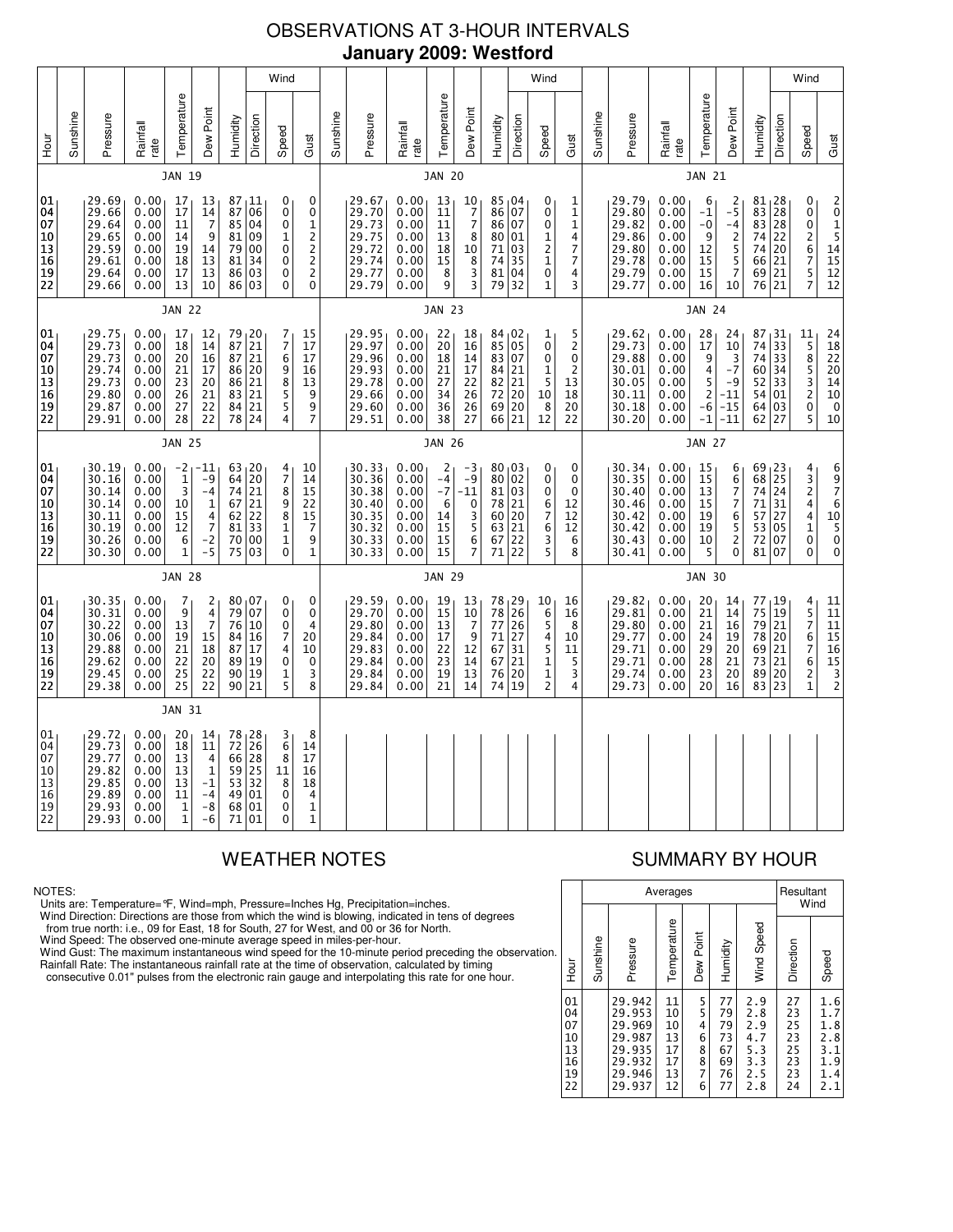# HOURLY PRECIPITATION (Water Equivalent) **January 2009: Westford**

| Date                                                      |    | A.M. Hour Ending at |    |    |    |    |    |                                                                                                                                                                                                                                                                                                |    |    |    |    |        |    | P.M. Hour Ending at |    |    |    |    |    |    |    |    |    |                                                           |  |  |
|-----------------------------------------------------------|----|---------------------|----|----|----|----|----|------------------------------------------------------------------------------------------------------------------------------------------------------------------------------------------------------------------------------------------------------------------------------------------------|----|----|----|----|--------|----|---------------------|----|----|----|----|----|----|----|----|----|-----------------------------------------------------------|--|--|
|                                                           | 01 | 02                  | 03 | 04 | 05 | 06 | 07 | 08                                                                                                                                                                                                                                                                                             | 09 | 10 | 11 | 12 | $01\,$ | 02 | 03                  | 04 | 05 | 06 | 07 | 08 | 09 | 10 | 11 | 12 | Date                                                      |  |  |
| 01<br>02<br>03<br>04<br>05                                |    |                     |    |    |    |    |    |                                                                                                                                                                                                                                                                                                |    |    |    |    |        |    |                     |    |    |    |    |    |    |    |    |    | 01<br>02<br>03<br>04<br>04<br>05                          |  |  |
| $\begin{array}{c} 06 \\ 07 \end{array}$<br>$0809$<br>$10$ |    |                     |    |    |    |    |    |                                                                                                                                                                                                                                                                                                |    |    |    |    |        |    |                     |    |    |    |    |    |    |    |    |    | 06<br>07<br>08<br>09<br>09<br>10                          |  |  |
| $\begin{array}{c} 11 \\ 12 \\ 13 \\ 14 \end{array}$<br>15 |    |                     |    |    |    |    |    |                                                                                                                                                                                                                                                                                                |    |    |    |    |        |    |                     |    |    |    |    |    |    |    |    |    | $\begin{array}{c} 11 \\ 12 \\ 13 \\ 14 \\ 15 \end{array}$ |  |  |
| 16<br>17<br>18<br>19<br>19<br>20                          |    |                     |    |    |    |    |    |                                                                                                                                                                                                                                                                                                |    |    |    |    |        |    |                     |    |    |    |    |    |    |    |    |    | 16<br>17<br>18<br>19<br>19<br>20                          |  |  |
| $21$<br>$22$<br>$23$<br>$24$<br>25                        |    |                     |    |    |    |    |    |                                                                                                                                                                                                                                                                                                |    |    |    |    |        |    |                     |    |    |    |    |    |    |    |    |    | 21<br>22<br>23<br>24<br>25                                |  |  |
| 26<br>27<br>28<br>29<br>29<br>30                          |    |                     |    |    |    |    |    |                                                                                                                                                                                                                                                                                                |    |    |    |    |        |    |                     |    |    |    |    |    |    |    |    |    | 26<br>27<br>28<br>29<br>29<br>30                          |  |  |
| 31                                                        |    |                     |    |    |    |    |    |                                                                                                                                                                                                                                                                                                |    |    |    |    |        |    |                     |    |    |    |    |    |    |    |    |    | 31                                                        |  |  |
|                                                           |    |                     |    |    |    |    |    | Sum $ $ 0.00 $ $ 0.00 $ $ 0.00 $ $ 0.00 $ $ 0.00 $ $ 0.00 $ $ 0.00 $ $ 0.00 $ $ 0.00 $ $ 0.00 $ $ 0.00 $ $ 0.00 $ $ 0.00 $ $ 0.00 $ $ 0.00 $ $ 0.00 $ $ 0.00 $ $ 0.00 $ $ 0.00 $ $ 0.00 $ $ 0.00 $ $ 0.00 $ $ 0.00 $ $ 0.00 $ $ 0.00 $ $ 0.00 $ $ 0.00 $ $ 0.00 $ $ 0.00 $ $ 0.00 $ $ 0.00 $ $ |    |    |    |    |        |    |                     |    |    |    |    |    |    |    |    |    |                                                           |  |  |

During a frozen precipitation event, hourly precipitation totals may not be recorded. In this case, daily amounts are typically entered in the last column (hour ending at 12 A.M.)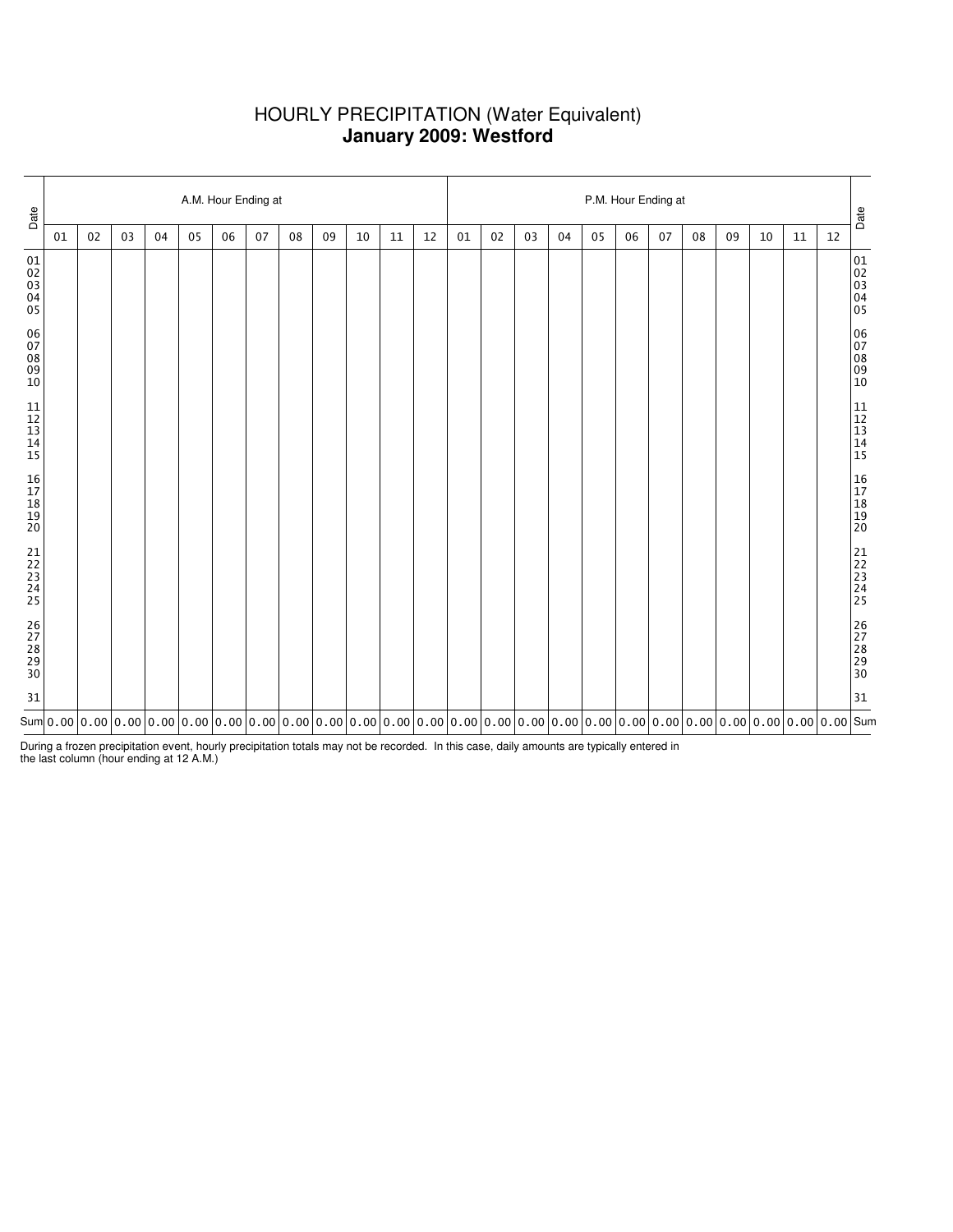# HOUR-BY-HOUR DATA **January 2009: Westford**